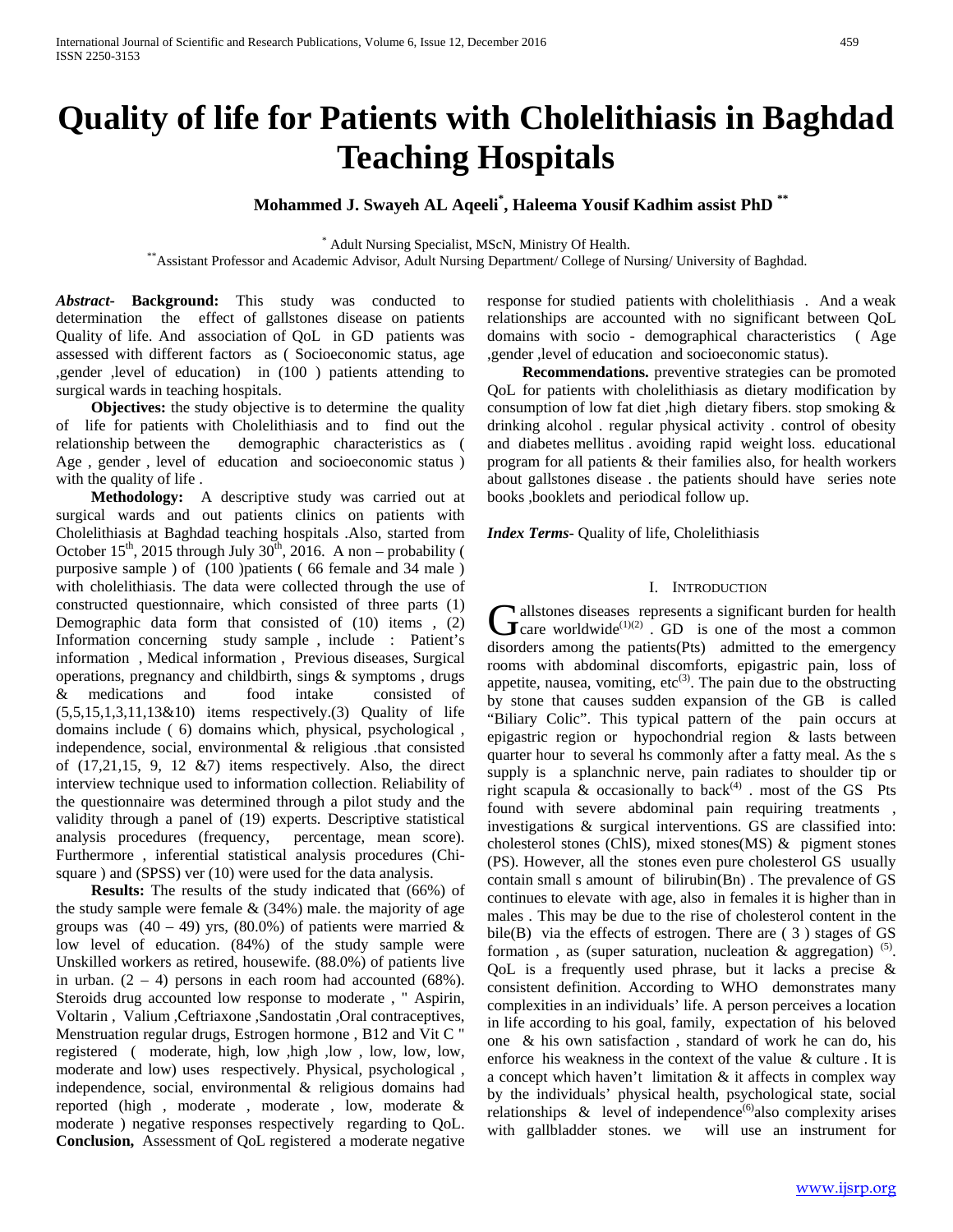measuring quality of life (the WHOQOL-100) items in this study that are the six broad domains of quality of life include ( physical ,psychological, level of Independence , Social Relations , Environment and Spirituality/ Religion beliefs ).

## **Objectives of the study :**

 1. To determine the quality of life for patients with Cholelithiasis .

 2. To find out the relationship between the demographic characteristics as ( Age ,gender, level of education and socioeconomic status ) with the quality of life .

## II. METHODOLOGY

 A descriptive quantitative design was carried out through the present study in order to achieve the early stated objectives. After approval of the Council of Nursing College upon the study , the researcher submitted a detailed description including the objective and methodology of the study to the Ministry of Planning ( Central Statistical Organization ) for the acceptance of the questionnaire draft . The setting of the study including the Gastroenterology and Hepatology Teaching Hospital , Baghdad Teaching Hospital , AL- Imamian AL Kadimain Teaching Hospital and AL-Kindi Teaching Hospital .the study was performed on the patients with gallstones in the surgical wards and out patients clinics. A non – probability ( purposive sample ) of (100 )patients ( 66 female and 34 male ) with cholelithiasis and preoperative cholecystectomy who visited the four Baghdad teaching hospitals during the period from 8<sup>th</sup> March to June 2016. An assessment tool was adopted and developed by the researcher to measure the quality of life for patients with cholelithiasis . The final study instrument consisting of three parts: Part I: Demographic , Economical and Environmental Characteristics: Demographic characteristics sheet , consisted of (5) items , which included age , gender , marital status , level of education and occupation. Economical and Environmental Characteristics sheet include ( 5) items which included number of a house members , possessing of the house own, family type , residency and rooms number of the house. Part II: Information concerning the study sample: Patient's information was consisted of (5) items which included weight , height , smoking cigarette , drinking alcohol and number of days patients were admitted to the hospitals. Medical information was consisted of (5) items for genetic susceptibility (15) items for Previous diseases (1) item for Surgical operations (3) items for pregnancy and childbirth (11) items for sings and symptoms (13) items for Drugs and Medications and (10) items for food intake.

 Part III: Quality of Life Domains **:**Cholelithiasis Patient's QoL questionnaire is adopted of the WHOQoL questionnaire (WHOQoL,1998)to measure the variables underlying the present study and based on (6) domains ,which were described as following: 1.Physical Domain: This domain was measured through (5) sub domains of health status which included pain and discomfort  $(6)$  items , sleep  $(3)$  items , rest  $(3)$  items , energy (2) items and fatigue (3) items .the total items were (17) items for physical domain . this items rated and scored as ( 3 for always ) , (2 for sometimes) and (1 for never). High score  $= 15$  (88.2%), Moderate score =2 (11.8%) 2.Psychological Domain: This

domain was measured through (6) sub domains of positive feeling (3) items ,negative feeling (5) items ,self esteem (4) items , thinking (4)items ,memory and concentration (3) items and Bodily Image  $\&$  appearance (2) items .total (21) items . High score 8(39.1%), Moderate score 7 (33.3%), Low score 6(28.6%). 3. Independence Domain: This domain was measured through (4) sub domains included Mobility (4) items, Activities of daily living (6)items , Work capacity (3)items , Dependence on medications (2) items **.** total (15). H S=4(26.75) , MS=6(40.0%) , LS=5(33.3%) 4. Social Domain :It consists of (3) sub domains is composed of three parameters such as : Personal relationships (3 )items, Social support (4) items and Sexual behavior(2) items. Total (9) items ,MS=3(33.3%) , LS=6(66.7%)5. Environmental Domain: It consists of (5) sub domains is composed of five parameters such as : Physical safety and security (2)items , Home and material environment (3)items, Health & social care (3) items , Financial sources(2) items and Participant in the Parks & opportunities for recreation / leisure(2) items. total (12) items ,HS=6(50%) , MS=5(41.7%) , LS=1(8.3%). 6. Religious & spiritual Domain: It consists of (7) items determine the QoL of the patient with cholelithiasis.  $HS=1(14.3\%)$ ,  $MS=5(71.4\%)$ , LS=1(14.3%). The data were collected through the utilization of developed questionnaire and the interview technique with the adult patients have cholelithiasis. data were collected during the day between 10 am to 4 pm. The determination was conducted during the period from 8<sup>th</sup> March 2016 to June 2016. **Statistical Analysis**: 1.Descriptive data analysis: a. Tables (Frequencies, Percents, and Cumulative Percents), arithmetic mean, and standard deviation. b. Summary Statistics tables including: Mean of score (MS) in light of questionnaire's items, Grand mean of score (GMS), Global mean of score (G'MS), with their Standard Deviation (SD), Relative Sufficiency (RS%) .c. Percentile D .Contingency Coefficients for the association tables. e. Graphical presentation .2.Inferential data analysis: a. Alpha Cronbach (α). B. Reliability Coefficient for the Pilot study through using Formula <sup>(7)</sup>.c. Contingency Coefficients (C.C.) test. D. Chi-Square test. E . Binomial test.

## III. RESULTS

## **Table (1): Distribution of the studied sample according to (DCv.) with comparisons significant.**

 Relative to age groups, majority of the studied sample was reported at the middle age  $(40 - 49)$  yrs., and they are accounted (28%) with mean value and standard deviation 44.94 and 15.38 yrs. Respectively. In regarding to gender it is noticed that two third of studied sample were female (66.0%), while male were accounted (34%). Concerning to the marital status the majority of the sample were married and accounted ( 80.0%). Relative to educational level the majority of the study sample (80.0%) were low level of education such as illiterate , read and write , primary and intermediate schools. Regarding to subject of occupation status , results indicated that majority of the study sample were unskilled worker as laborers, farmers , retired ,house wife … they are accounted (84.0%). Relative to subject of residential environment the results showed the highest percentage of the study sample were lived " Urban" (88.0%). Also the findings indicate that highest percentage of the study sample regarding to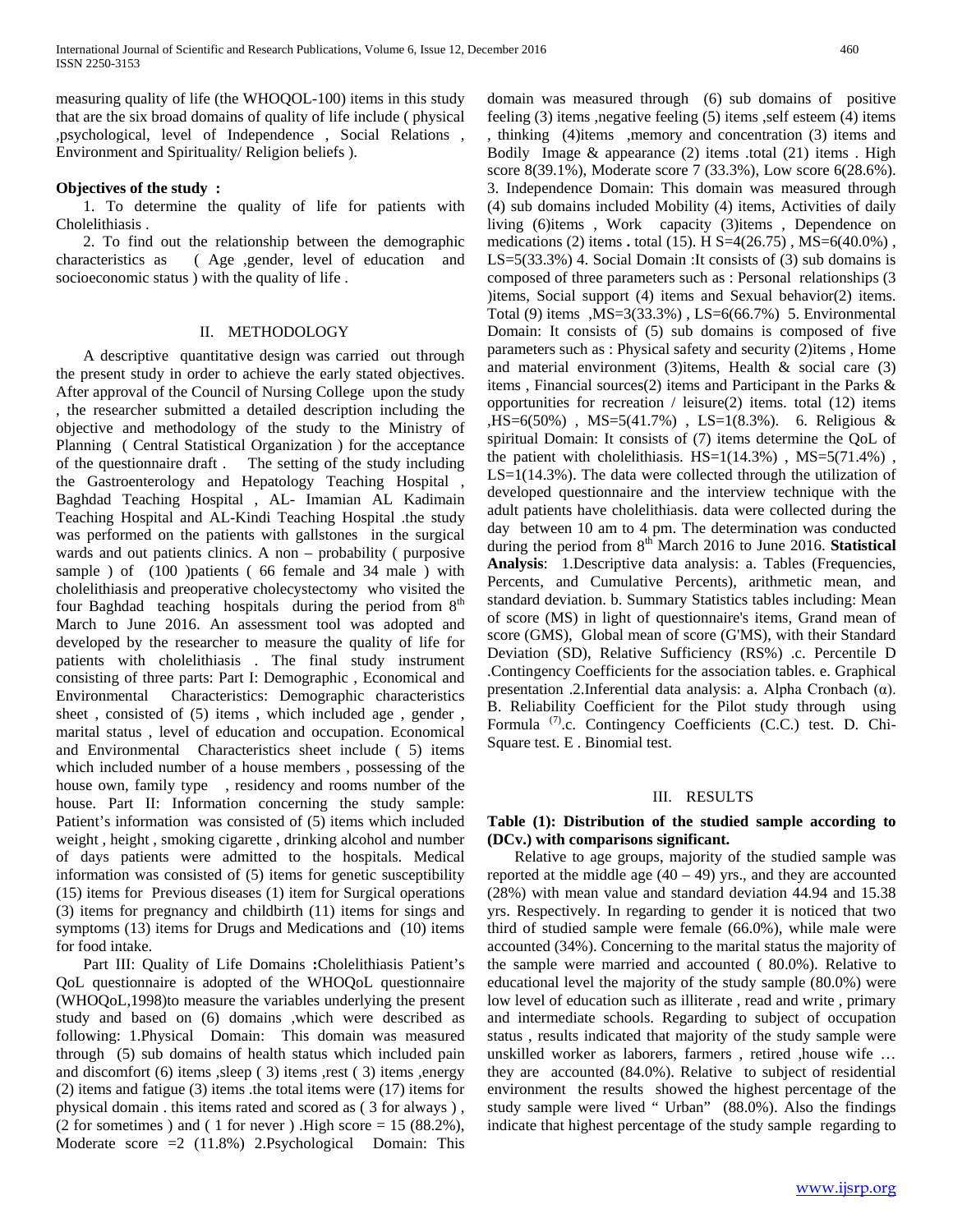subject of the crowding index at the second level of (2-4) persons each room and accounted (68.0%).

| DCv.                               | <b>Groups</b>                                      | No.                     | Cum. $%$                | $\overline{\text{C.S.}}^{(*)}$<br>P-value |  |
|------------------------------------|----------------------------------------------------|-------------------------|-------------------------|-------------------------------------------|--|
|                                    | < 20                                               | $\overline{\mathbf{3}}$ | $\overline{\mathbf{3}}$ |                                           |  |
|                                    | 20<br>29                                           | $\overline{14}$         | $\overline{17}$         |                                           |  |
|                                    | 39<br>30                                           | 21                      | 38                      |                                           |  |
|                                    | 49<br>40                                           | 28                      | 66                      | $\chi^2$ = 29.26                          |  |
| <b>Age Groups</b>                  | 59<br>50                                           | 15                      | 81                      | $P=0.000$                                 |  |
| Yrs.                               | 69<br>60                                           | 12                      | 93                      | (HS)                                      |  |
|                                    | $\geq 70$                                          | $\overline{7}$          |                         |                                           |  |
|                                    | total                                              | 100                     | <b>100</b>              |                                           |  |
|                                    | $Mean \pm SD$                                      | $44.94 \pm 15.48$       |                         |                                           |  |
|                                    | <b>Male</b>                                        | 34                      | 34                      | <b>Bin.</b> test                          |  |
| Gender                             | <b>Female</b>                                      | 66                      | 100                     | $P=0.002$ (HS)                            |  |
|                                    | <b>Single</b>                                      | $\overline{7}$          | $\overline{7}$          |                                           |  |
|                                    | <b>Married</b>                                     | 80                      | 87                      | $\chi^2$ = 162.96                         |  |
| <b>Marital Status</b>              | <b>Divorced</b>                                    | $\overline{2}$          | 89                      | $P = 0.000$                               |  |
|                                    | <b>Widow</b>                                       | 11                      | 100                     | (HS)                                      |  |
|                                    | <b>Illiterate</b>                                  | 18                      | 18                      |                                           |  |
|                                    | Read & Write                                       | 24                      | 42                      |                                           |  |
|                                    | Primary                                            | 24                      | 66                      | $\chi^2$ = 12.80                          |  |
| <b>Education level for patient</b> | <b>Intermediate</b>                                | 14                      | 80                      | $P=0.025$                                 |  |
|                                    | <b>Secondary</b>                                   | 8                       | 88                      | (S)                                       |  |
|                                    | institute & More                                   | 12                      | 100                     |                                           |  |
|                                    | High professional &<br>managerial jobs             | $\overline{2}$          | $\mathbf{2}$            |                                           |  |
| <b>Job of patient (Occupation)</b> | professionals,<br>Lower<br>skilled and semiskilled | 14                      | 16                      | $\chi^2$ = 117.68<br>$P = 0.000$          |  |
|                                    | Unskilled workers as<br>laborers, farmers          | 84                      | 100                     | (HS)                                      |  |
|                                    | <b>Single</b>                                      | 46                      | 46                      | <b>Bin.</b> test                          |  |
| <b>Family Types</b>                | <b>Extend</b>                                      | 54                      | 100                     | $P=0.484$ (NS)                            |  |
|                                    | Urban                                              | 88                      | 88                      | <b>Bin.</b> test                          |  |
| <b>Residency</b>                   | <b>Rural</b>                                       | 12                      | <b>100</b>              | $P=0.000$ (HS)                            |  |
|                                    | < 2                                                | 26                      | 26                      | $\chi^2$ = 60.08                          |  |
| <b>Crowding Index</b>              | $\overline{\mathbf{4}}$<br>$\overline{2}$          | 68                      | 94                      | $P = 0.000$                               |  |
|                                    | $\overline{\geq}$ 5                                | 6                       | 100                     | (HS)                                      |  |

**(\*) HS: Highly Sig. at P<0.01;S: Sig. at P<0.05; NS: Non Sig. at P>0.05; Testing based on One-Sample Chi-Square test, as well as Binomial test.**

**In Table (2): Distribution of the studied sample according to (SDCv.) with comparison significant**

| SDC <sub>v</sub> .           | <b>Groups</b>   | No. | Cum. $%$ | $C.S.$ <sup>(*)</sup><br>P-value |
|------------------------------|-----------------|-----|----------|----------------------------------|
| <b>Socio-Economic Status</b> | Low             | 65  | 65       | $\chi^2$ = 32.06                 |
|                              | <b>Moderate</b> | 29  | 94       | $\bar{P} = 0.000$                |
|                              | High            | n   | 100      | (HS)                             |

**(\*) HS: Highly Sig. at P<0.01; Testing based on One-Sample Chi-Square test.**

 The majority of studied patients had a low responses, and they are accounted (65%), while leftover of moderate, and high level are accounted for (29%), and (6%) respectively. It could be conclude that most of the studied patients were recorded "Low & Moderate" levels, and they are accounted (94%). In addition to that, significant difference at P<0.01.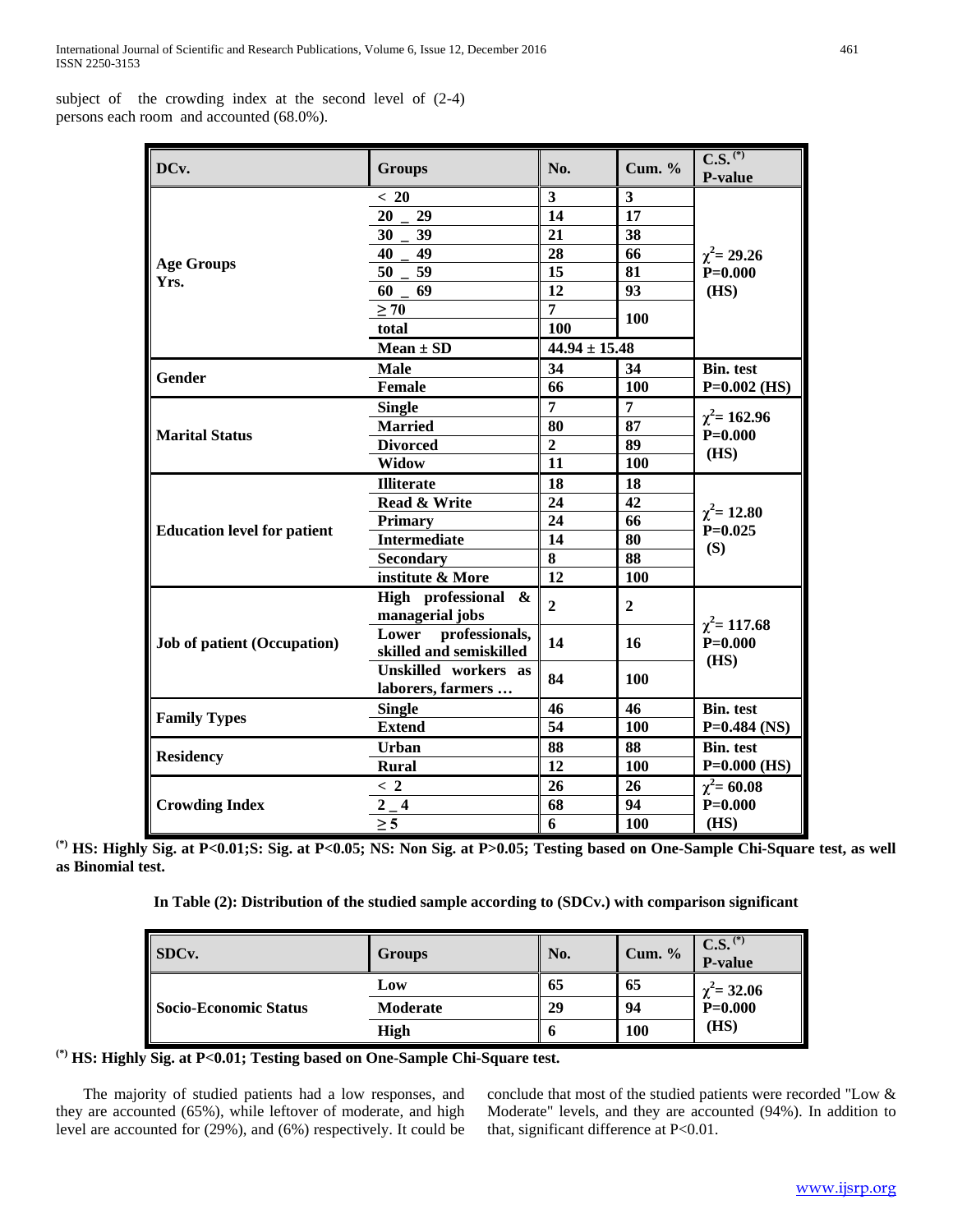| <b>Drugs and Medications</b>                                                                                                     |                                    | <b>Responses</b>                                  | No.<br>$\boldsymbol{\&}$<br>$\frac{0}{0}$ | <b>MS</b> | <b>SD</b> | <b>RS %</b> | Ass. $(*)$   |
|----------------------------------------------------------------------------------------------------------------------------------|------------------------------------|---------------------------------------------------|-------------------------------------------|-----------|-----------|-------------|--------------|
| Hydrocortisone                                                                                                                   |                                    | <b>Never</b><br><b>Sometimes</b>                  | 54<br>37                                  | 1.55      | 0.66      | 51.7        | L            |
|                                                                                                                                  |                                    | <b>Always</b><br><b>Never</b>                     | $\boldsymbol{9}$<br>$\overline{75}$       |           |           |             |              |
|                                                                                                                                  | Prednisolone                       | <b>Sometimes</b><br><b>Always</b>                 | $\overline{14}$<br>$\overline{11}$        | 1.36      | 0.67      | 45.3        | L            |
| Steroids drug:                                                                                                                   | Dexamethazone                      | <b>Never</b><br><b>Sometimes</b>                  | 41<br>$\overline{51}$                     | 1.67      | 0.62      | 55.7        | M            |
|                                                                                                                                  |                                    | <b>Always</b><br><b>Never</b>                     | $\bf{8}$<br>36                            |           |           |             |              |
|                                                                                                                                  | <b>Aspirin</b>                     | <b>Sometimes</b><br><b>Always</b>                 | 23<br>41                                  | 2.05      | 0.88      | 68.3        | $\mathbf{M}$ |
|                                                                                                                                  | Diclofenac sodium (Voltarin)       | <b>Never</b><br><b>Sometimes</b>                  | 9<br>18                                   | 2.64      | 0.64      | 88          | H            |
| Analgesics and narcotic:                                                                                                         | Valium                             | <b>Always</b><br><b>Never</b><br><b>Sometimes</b> | 73<br>72<br>22                            | 1.34      | 0.59      | 44.7        | L            |
|                                                                                                                                  |                                    | <b>Always</b><br><b>Never</b>                     | $\boldsymbol{6}$<br>$\bf{8}$              |           |           |             |              |
|                                                                                                                                  | <b>Antibiotics: Ceftriaxone</b>    | <b>Sometimes</b><br><b>Always</b>                 | 16<br>76                                  | 2.68      | 0.62      | 89.3        | $\mathbf H$  |
|                                                                                                                                  | <b>Malignant drug: Sandostatin</b> | <b>Never</b><br><b>Sometimes</b><br><b>Always</b> | 98<br>$\mathbf 2$<br>$\bf{0}$             | 1.02      | 0.14      | 34          | L            |
|                                                                                                                                  | Oral contraceptives                | <b>Never</b><br><b>Sometimes</b><br><b>Always</b> | 51 (77.3)<br>9(13.6)<br>6(09.1)           | 1.32      | 0.64      | 44          | L            |
|                                                                                                                                  | <b>Menstruation regular drugs</b>  | <b>Never</b><br><b>Sometimes</b><br><b>Always</b> | 49 (74.2)<br>8(12.1)<br>9(13.6)           | 1.39      | 0.72      | 46.3        | L            |
| Females drugs only:<br><b>Estrogen hormone</b>                                                                                   |                                    | <b>Never</b><br><b>Sometimes</b><br><b>Always</b> | 55 (83.3)<br>7(10.6)<br>4(06.1)           | 1.23      | 0.55      | 41          | L            |
| Food supplements:<br><b>Vitamin</b><br>supplements:<br>B12(folic acid)<br>Food supplements: Vitamin C<br>Food<br>(ascorbic acid) |                                    | <b>Never</b><br><b>Sometimes</b><br><b>Always</b> | 52<br>$\overline{23}$<br>$\overline{25}$  | 1.73      | 0.84      | 57.7        | $\mathbf M$  |
|                                                                                                                                  |                                    | <b>Never</b><br><b>Sometimes</b><br><b>Always</b> | 88<br>12<br>$\bf{0}$                      | 1.12      | 0.33      | 37.3        | L            |

**Table(3): Summary Statistics for patients concerning "Drugs and Medications" with assessment**

**(\*)L:Low; M:Moderate; H:High**

 Steroids drug accounted low response to moderate , " Aspirin, Voltarin , Valium ,Ceftriaxone ,Sandostatin ,Oral contraceptives, Menstruation regular drugs, Estrogen hormone , B12 and Vit C " registered ( moderate, high, low , high , low , low, low, low, moderate and low) uses respectively.

#### **Overall Assessment QoL:**

 "Overall Assessments", consists of sub and main domains for QoL, table (4) shows summary statistics and initial

assessments, such that, grand and global mean of score, standard deviation, and relative sufficiency, and as follows:

 a. Physical domain, shows that most of studied sub main domain had a high negative responses regarding to QoL of studied patients, as well as "Energy" sub domain had a moderate response, and in light of an overall assessment, this domain had reported high negative response.

 B .Psychological domain, shows that most of studied sub main domains had a moderate negative responses regarding to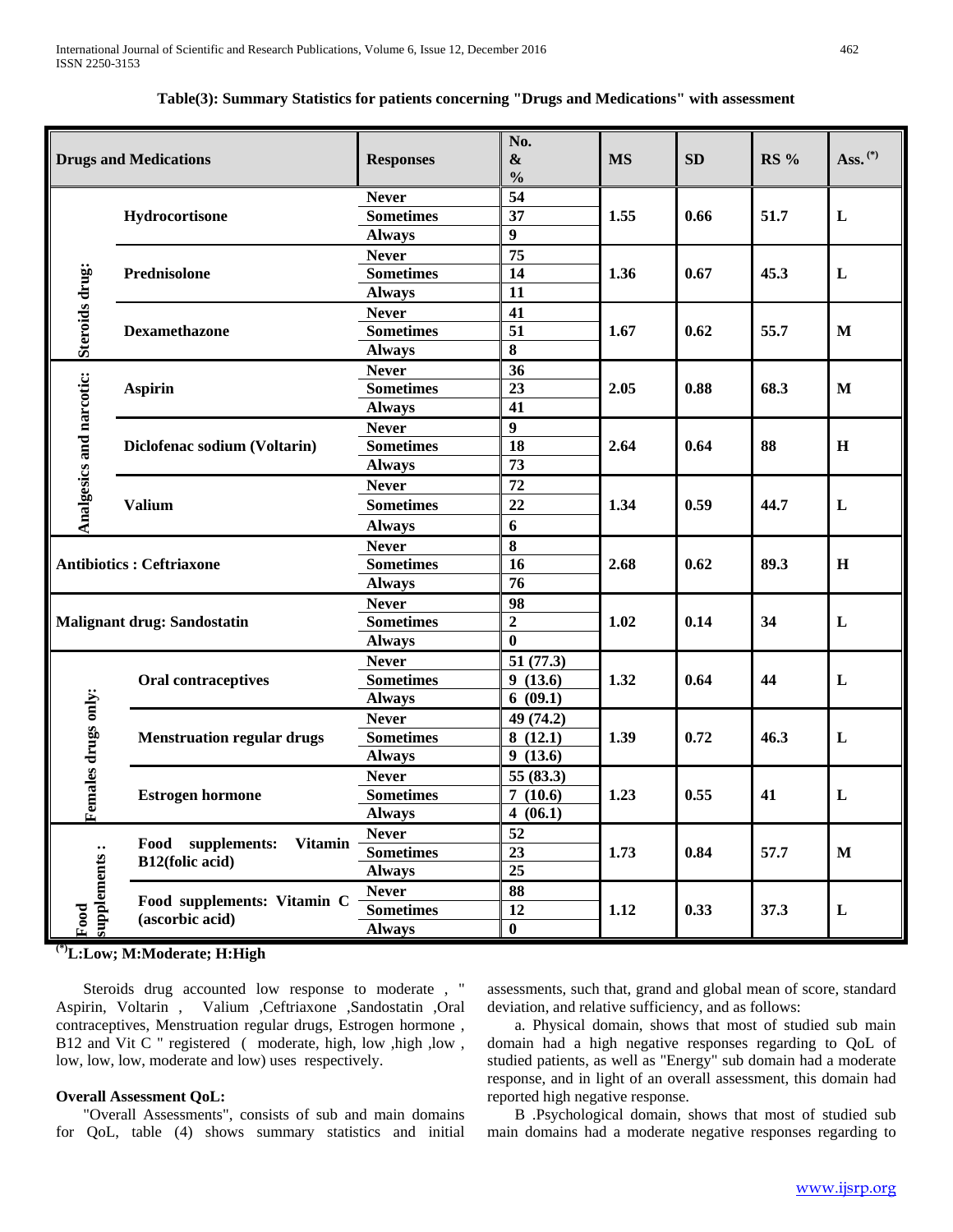QoL of studied patients, as well as "Thinking, and Bodily Image & Appearance" sub main domains had high negative responses, then finally, "Memory & Concentration" had low negative response, and in light of an overall assessment, this main domain had reported moderate negative response.

 C .Independence domain, shows that sub main domains, which had high negative response regarding to QoL for studied patients are reported with "Work capacity, and Dependence on medications and treatment", while "Mobility" sub main domain of had reported a moderate response, then finally with subject to "Activities of daily living" sub main domain had a low negative response. Finally, in light of an overall assessment, this main domain had reported moderate negative response.

 D .Social domain, shows that subject to sub main domains, which had reported high negative response regarding to QoL for studied patients with "Social Support", while "Personal Relationships" sub main domain had reported a moderate response, then finally "Sexual Behavior" sub main domain had a low negative response. Finally, in light of an overall assessment, this main domain had reported low negative response.

 E .Environmental domain, shows that most of studied sub main domains had a moderate negative responses regarding to QoL of studied patients, as well as "Thin Physical Safety and Security, and Financial Sources" sub main domains had high negative responses, and in light of an overall assessment, this main domain had reported moderate negative response.

F .Religious & Spiritual main domain, shows in general term trend had a moderate negative responses regarding to QoL .

 G .An overall QoL assessment according to studied questionnaire items according to global mean score a moderate negative response are obtained for studied the patients.

 Figure (1) represented graphically percentages of the studied (DCv.) 's of the preceding table.

## **Table (4) : Summary statistics for patients with Cholelithiasis disease according to sub and main domains for studying quality of life**

| Sub and Main Domains of QoL                                                 | No.        | <b>MS</b> | SD    | RS%  | Ass. $(*)$   |
|-----------------------------------------------------------------------------|------------|-----------|-------|------|--------------|
| Pain & discomfort                                                           | 100        | 2.622     | 0.427 | 87.4 | H            |
| <b>Sleeping</b>                                                             | 100        | 2.533     | 0.506 | 84.4 | H            |
| <b>Rest</b>                                                                 | 100        | 2.427     | 0.445 | 80.9 | H            |
| <b>Energy</b>                                                               | 100        | 2.255     | 0.548 | 75.2 | M            |
| <b>Fatigue</b>                                                              | 100        | 2.497     | 0.550 | 83.2 | H            |
| <b>Physical Domain</b>                                                      | 100        | 2.467     | 0.335 | 82.2 | H            |
| <b>Positive Feelings</b>                                                    | 100        | 2.307     | 0.313 | 76.9 | $\mathbf{M}$ |
| <b>Negative Feelings</b>                                                    | 100        | 2.038     | 0.473 | 67.9 | M            |
| <b>Self - Esteem</b>                                                        | 100        | 2.145     | 0.354 | 71.5 | M            |
| <b>Thinking</b>                                                             | 100        | 2.545     | 0.368 | 84.8 | H            |
| <b>Memory &amp; Concentration</b>                                           | 100        | 1.627     | 0.567 | 54.2 | L            |
| <b>Bodily Image &amp; appearance</b>                                        | 100        | 2.695     | 0.471 | 89.8 | $\mathbf H$  |
| <b>Psychological Domain</b>                                                 | 100        | 2.076     | 0.211 | 69.2 | $\mathbf{M}$ |
| <b>Mobility</b>                                                             | 100        | 1.910     | 0.292 | 63.7 | $\mathbf{M}$ |
| <b>Activities of daily living</b>                                           | <b>100</b> | 1.583     | 0.655 | 52.8 | $\mathbf L$  |
| <b>Work capacity</b>                                                        | 28         | 2.798     | 0.419 | 93.3 | H            |
| Dependence on medications and treatment                                     | 100        | 2.445     | 0.460 | 81.5 | $\bf H$      |
| <b>Independence Domain</b>                                                  | 100        | 2.043     | 0.376 | 68.1 | $\mathbf M$  |
| <b>Personal Relationships</b>                                               | 100        | 2.057     | 0.544 | 68.6 | $\mathbf{M}$ |
| <b>Social Support</b>                                                       | 100        | 2.473     | 0.324 | 82.4 | $\mathbf H$  |
| <b>Sexual Behavior</b>                                                      | 100        | 1.285     | 0.384 | 42.8 | ${\bf L}$    |
| <b>Social Domain</b>                                                        | 100        | 1.623     | 0.250 | 54.1 | ${\bf L}$    |
| <b>Physical Safety and Security</b>                                         | 100        | 2.390     | 0.345 | 79.7 | H            |
| <b>Home and Material Environment</b>                                        | 100        | 2.253     | 0.370 | 75.1 | $\mathbf{M}$ |
| <b>Health &amp; Social Care</b>                                             | 100        | 2.115     | 0.460 | 70.5 | $\mathbf M$  |
| <b>Financial Sources</b>                                                    | 100        | 2.750     | 0.423 | 91.7 | $\mathbf H$  |
| Participant in the Parks & Opportunities for<br><b>Recreation / leisure</b> | 100        | 2.010     | 0.225 | 67.0 | M            |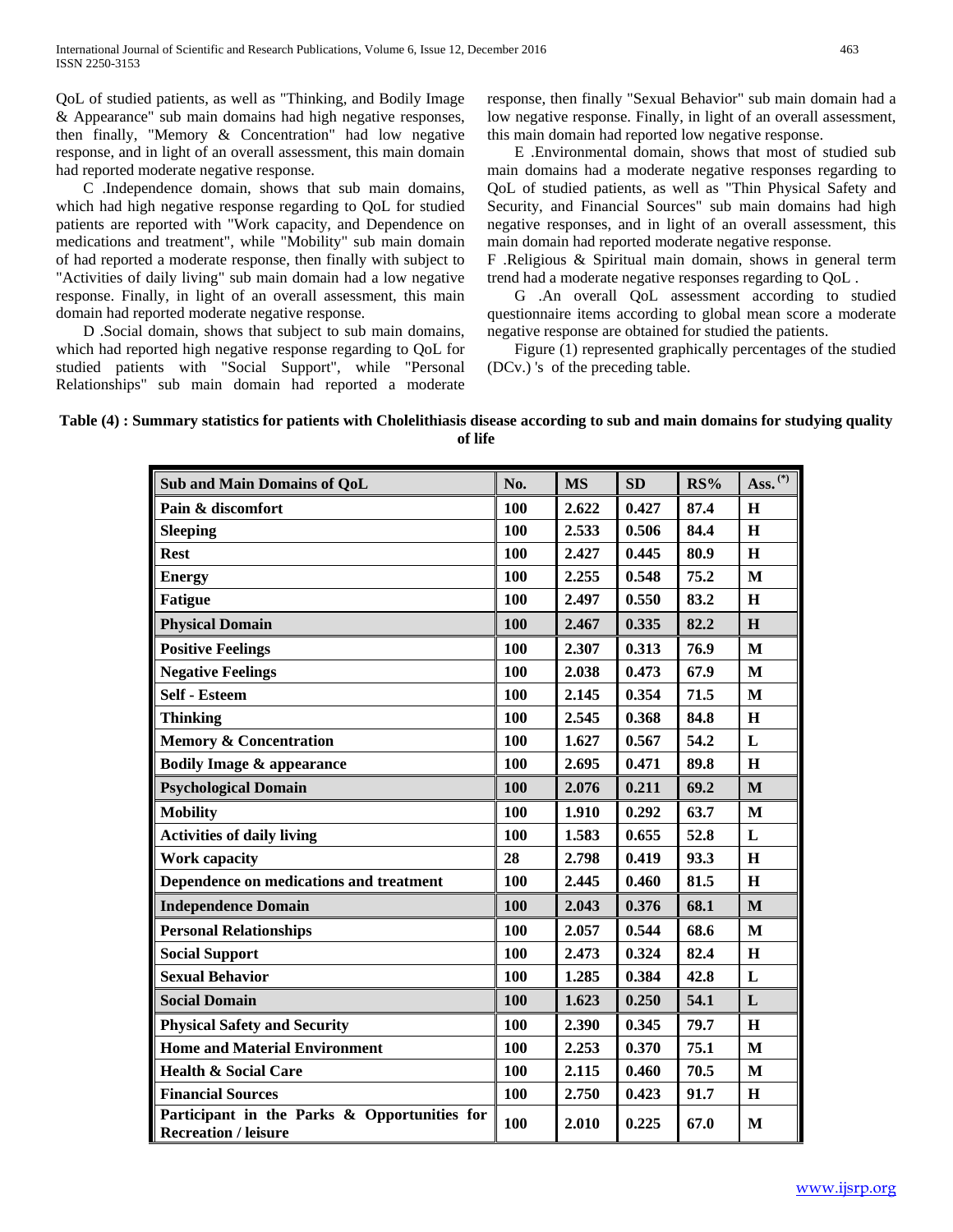| <b>Environmental Domain</b>             | 100 | 2.258 | 0.188 | 75.3 | M |
|-----------------------------------------|-----|-------|-------|------|---|
| <b>Religious &amp; Spiritual Domain</b> | 100 | 2.051 | 0.328 | 68.4 | M |
| <b>Overall QoL</b>                      | 100 | 2.069 | 0.151 | 69.0 | M |

**(\*)L:Low; M:Moderate; H:High**

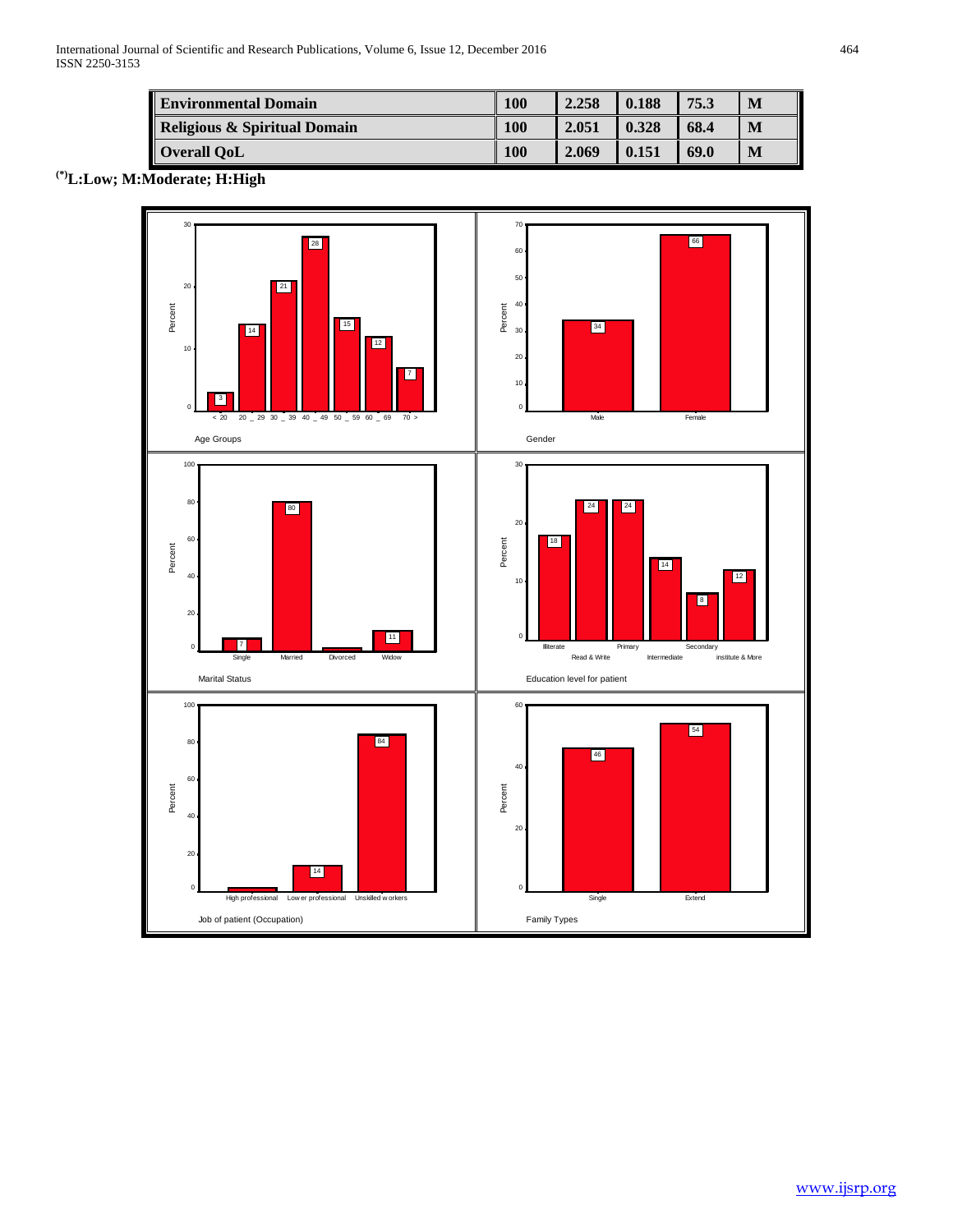

**Figure(1): Bar charts for Studied Socio-Demographical Characteristics .**

## **Relationship of QoL main domains and (SDCv.):**

 Table (5) shows relationship between assessment regarding QoL for each main domains independently, such that (Physical, Psychological, Independence, Social, Environment, Religious & Spiritual) and (SDCv.), throughout contingency coefficients and their testing significant. Results shows that regarding contingency coefficients of measuring causes correlation ship throughout testing significant, a weak relationships are accounted with no significant at P>0.05 between different components of studying QoL throughout studied main domains and different patient's socio-demographical characteristics variables, except with the job of patients, which showed a highly significant relationship at P<0.01.

 Accordance with the preceding results, it could be concludes that studied questionnaire of studying quality of life patients with Cholelithiasis at teaching hospitals could be generalize even though differences are reported studied subjects in light of sociodemographical characteristics variables would be.

| Table (5): Association between Basis Information and Socio-Demographical Characteristics variables with an overall |
|--------------------------------------------------------------------------------------------------------------------|
| assessments due to compact all main domains according to "Under/Upper" Cutoff point                                |

| Demographical<br><b>Characteristics</b><br>X         | <b>Physical</b><br><b>Domain</b> |       | Psychological<br>Domain |       | <b>Domain</b> | Independence | <b>Social</b><br><b>Domain</b> |       | <b>Environment</b><br>Domain) |       | <b>Religious</b><br>$\mathbf{\&}$<br><b>Spiritual</b><br><b>Domain</b> |       |
|------------------------------------------------------|----------------------------------|-------|-------------------------|-------|---------------|--------------|--------------------------------|-------|-------------------------------|-------|------------------------------------------------------------------------|-------|
| <b>Main</b><br>(QoL)<br><b>Domains</b><br>Assessment | C.C.                             | Sig.  | C.C.                    | Sig.  | <b>C.C.</b>   | Sig.         | <b>C.C.</b>                    | Sig.  | <b>C.C.</b>                   | Sig.  | <b>C.C.</b>                                                            | Sig.  |
| Age Groups                                           | 0.181                            | 0.759 | 0.261                   | 0.295 | 0.270         | 0.247        | 0.220                          | 0.532 | 0.266                         | 0.266 | 0.260                                                                  | 0.300 |
| Gender                                               | 0.180                            | 0.067 | 0.186                   | 0.058 | 0.167         | 0.091        | 0.113                          | 0.254 | 0.099                         | 0.319 | 0.072                                                                  | 0.471 |
| <b>Marital Status</b>                                | 0.199                            | 0.248 | 0.120                   | 0.689 | 0.206         | 0.218        | 0.136                          | 0.597 | 0.154                         | 0.488 | 0.186                                                                  | 0.309 |
| for<br><b>Education</b><br>level<br>patient          | 0.312                            | 0.055 | 0.230                   | 0.351 | 0.235         | 0.322        | 0.120                          | 0.917 | 0.179                         | 0.654 | 0.236                                                                  | 316   |
| <b>Job</b><br>of<br>patient<br>(Occupation)          | 0.421                            | 0.000 | 0.234                   | 0.056 | 0.000         | 1.000        | 0.119                          | 0.488 | 0.100                         | 0.604 | 0.022                                                                  | 0.976 |
| <b>Family Types</b>                                  | 0.040                            | 0.688 | 0.138                   | 0.164 | 0.080         | 0.422        | 0.061                          | 0.540 | 0.169                         | 0.086 | 0.132                                                                  | 0.183 |
| <b>Residency</b>                                     | 0.021                            | 0.837 | 0.173                   | 0.079 | 0.122         | 0.218        | 0.139                          | 0.162 | 0.108                         | 0.276 | 0.098                                                                  | 0.322 |
| <b>Socioeconomic Status</b>                          | 0.222                            | 0.076 | 0.088                   | 0.674 | 0.067         | 0.799        | 0.185                          | 0.170 | 0.169                         | 0.229 | 0.175                                                                  | 0.206 |

**(\*) NS : Non Sig. at P>0.05 ; HS : Highly Sig. at P<0.01**

## IV. DISCUSSION

#### **1.Discussion of the Demographic Characteristics:**

 Relative to the table (1)and figure (1) The most results of study patients are involved age group (28%) is found to be ( 40- 49) yrs and the mean of the age was 44.94 yrs.

 result of study sample are supported by study in Brahmapur  $<sup>(5)</sup>$ , they described that the bulk of the GD (40%) found in the age</sup> group of 41-50 yrs and the mean age was 45.28. Concerning to the marital status the majority of the sample were married and

accounted  $(80.0\%)$  the result is similar to Indian<sup>(6)</sup> study which estimated that 96% patients were married. Relative to educational level the majority of the study sample (80.0%) were low level of education such as illiterate , read and write , primary and intermediate schools.

 Regarding to subject of occupation status , results indicated that majority of the study sample were unskilled worker as laborers, farmers , retired ,house wife … they are accounted (84.0%).this result agrees with the Italian study in Sweden Study<sup>(8)</sup> they stated that, a higher risk of GD was found among housewives.